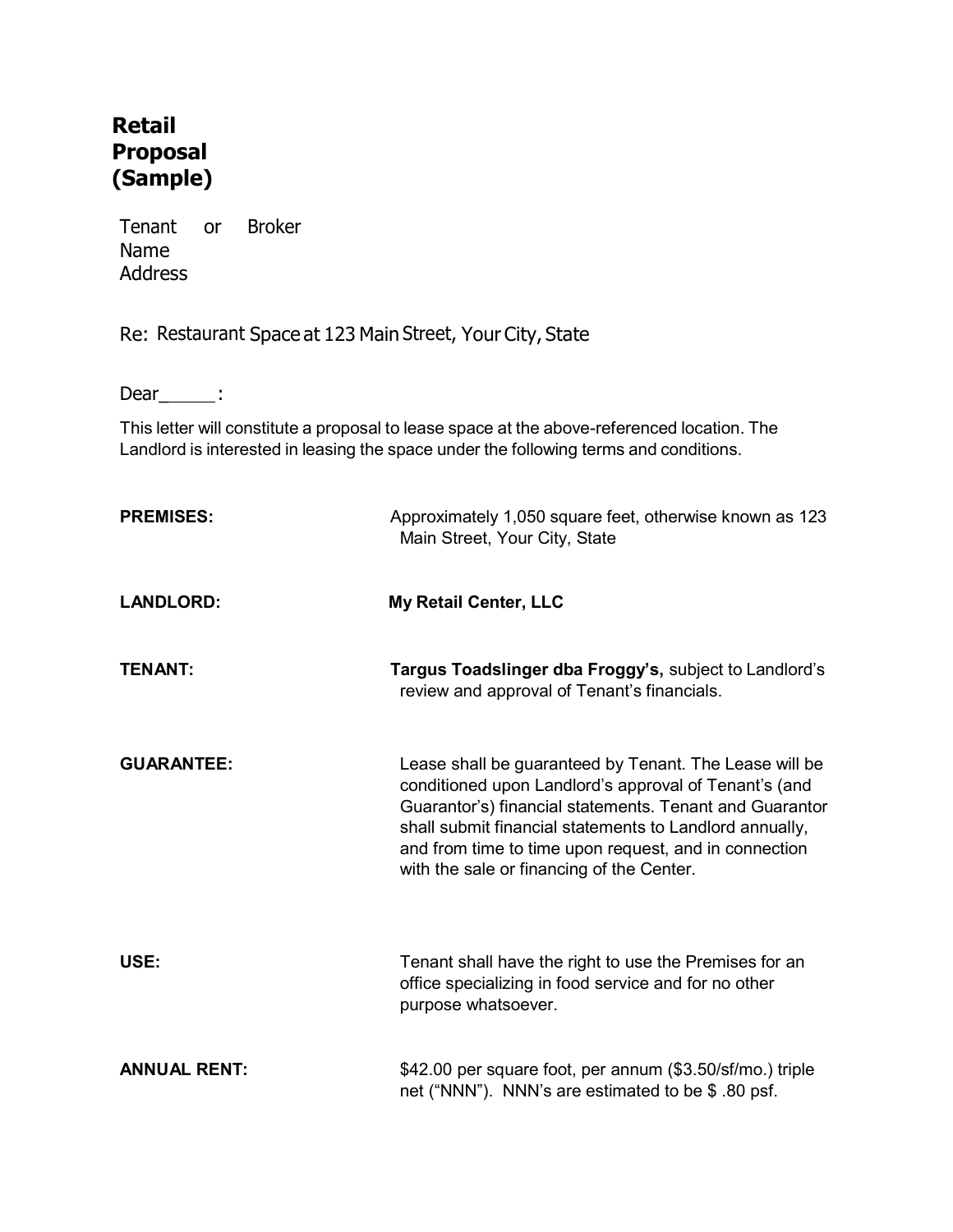| <b>ESCALATION:</b> | Annual Base Rental increases of three (3%) percent.                                                                                                                                                                                                  |
|--------------------|------------------------------------------------------------------------------------------------------------------------------------------------------------------------------------------------------------------------------------------------------|
| <b>LEASE TERM:</b> | Five (5) years commencing August 1, 2 and expiring<br>July $31^\mathrm{st}$ ,2                                                                                                                                                                       |
| <b>OPTIONS:</b>    | So long as Tenant is not in default of the Lease, Tenant shall<br>have one (1) renewal term of five (5) years, based on a Fair<br>Market Value adjustment, however in no case, less than<br>prior years' rent. Annual increases of 3% shall continue |

throughout the Option Term.

## LEASE COMMENCEMENT DATE: June 1, 2

| <b>TERM &amp; RENT COMMENCEMENT</b><br>DATE: | 5 Year Lease and Rent will commence August 1st,<br>$2\overline{a}$                                                                                                                                                              |
|----------------------------------------------|---------------------------------------------------------------------------------------------------------------------------------------------------------------------------------------------------------------------------------|
| <b>SECURITY DEPOSIT:</b>                     | Equivalent to one (1) month's rent and NNN payable<br>upon execution of lease, subject to approval of<br>financials.                                                                                                            |
| <b>LANDLORD'S WORK:</b>                      | Landlord shall deliver the Premises in "as-is, where-is"<br>condition, with all building systems, including HVAC in good<br>working condition.                                                                                  |
| <b>TENANT'S WORK:</b>                        | Tenant's plans, fixtures and finishes shall be subject to<br>Landlord's prior approval. All work shall be performed in<br>a good and workmanlike manner equivalent to a first<br>class center in County. After Tenant's work is |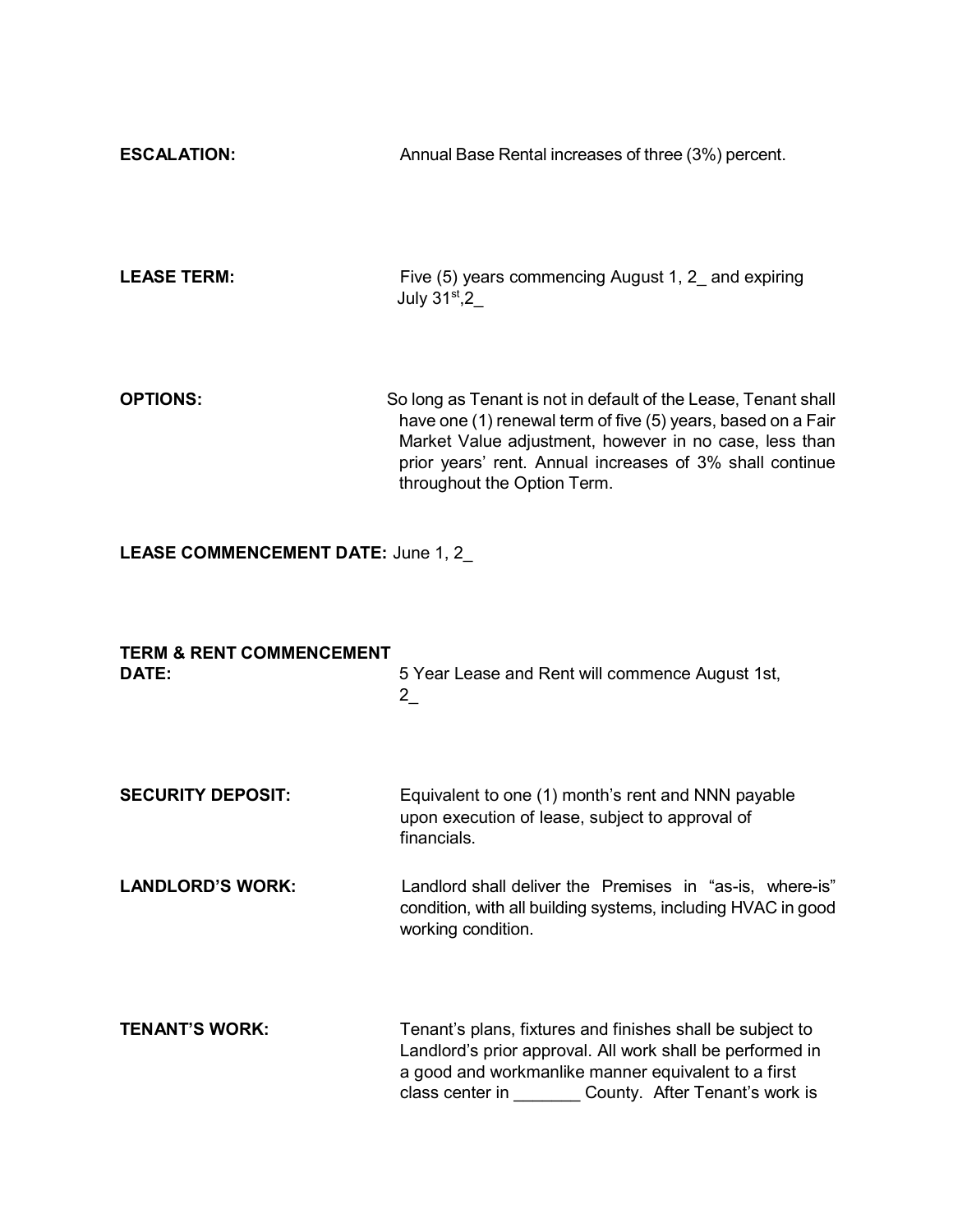complete, a copy of the final inspection report and/or certificate of occupancy and plans shall be delivered to Landlord.

| <b>TENANT IMPROVEMENT</b>        |                                                                                                                                                                                                                                                                                                                                                                                                                                                                                                            |
|----------------------------------|------------------------------------------------------------------------------------------------------------------------------------------------------------------------------------------------------------------------------------------------------------------------------------------------------------------------------------------------------------------------------------------------------------------------------------------------------------------------------------------------------------|
| <b>ALLOWANCE:</b>                | None (or whatever is applicable).                                                                                                                                                                                                                                                                                                                                                                                                                                                                          |
| <b>MAINTENANCE &amp; REPAIR:</b> | Tenant shall maintain and repair the interior of the premises;<br>including but not limited to HVAC, walls, ceiling, plate<br>glass, doors, door frames and window frames at Tenant's<br>expense.                                                                                                                                                                                                                                                                                                          |
| <b>OPERATING EXPENSES:</b>       | Tenant will pay its pro rata share of real estate property<br>taxes, insurance and common area charges and other<br>center operating expenses starting on Tenant's Rent<br>Commencement Date estimated to be approximately<br>\$0.60 per square foot per month.                                                                                                                                                                                                                                            |
| <b>UTILITIES:</b>                | Tenant will pay its own utilities.                                                                                                                                                                                                                                                                                                                                                                                                                                                                         |
| <b>SIGNAGE:</b>                  | Tenant may install signs, at Tenants expense, in and on<br>the Premises to the maximum extent permitted by local<br>law and Shopping Center sign programs. Landlord will<br>have the right to approve signage permanently mounted<br>on the exterior of the Premises. Landlord's approval will<br>not be unreasonably withheld. Tenant's signage must<br>also be reviewed by both the Master Developer and other<br>applicable governmental entities. The City may withhold<br>approval without condition. |
| <b>PARKING:</b>                  | Common area parking.                                                                                                                                                                                                                                                                                                                                                                                                                                                                                       |
| <b>ASSIGNMENT/</b>               |                                                                                                                                                                                                                                                                                                                                                                                                                                                                                                            |
| <b>SUBLETTING:</b>               | Tenant shall have the right to assign or sublet the<br>premises to a corporation or entity that assumes all of<br>Tenant's obligations and either (a) controls, or is<br>controlled by, or under control with Tenant, (b) merges or<br>consolidates with Tenant or (c) acquires a substantial<br>portion of the assets or stock of Tenant as more                                                                                                                                                          |